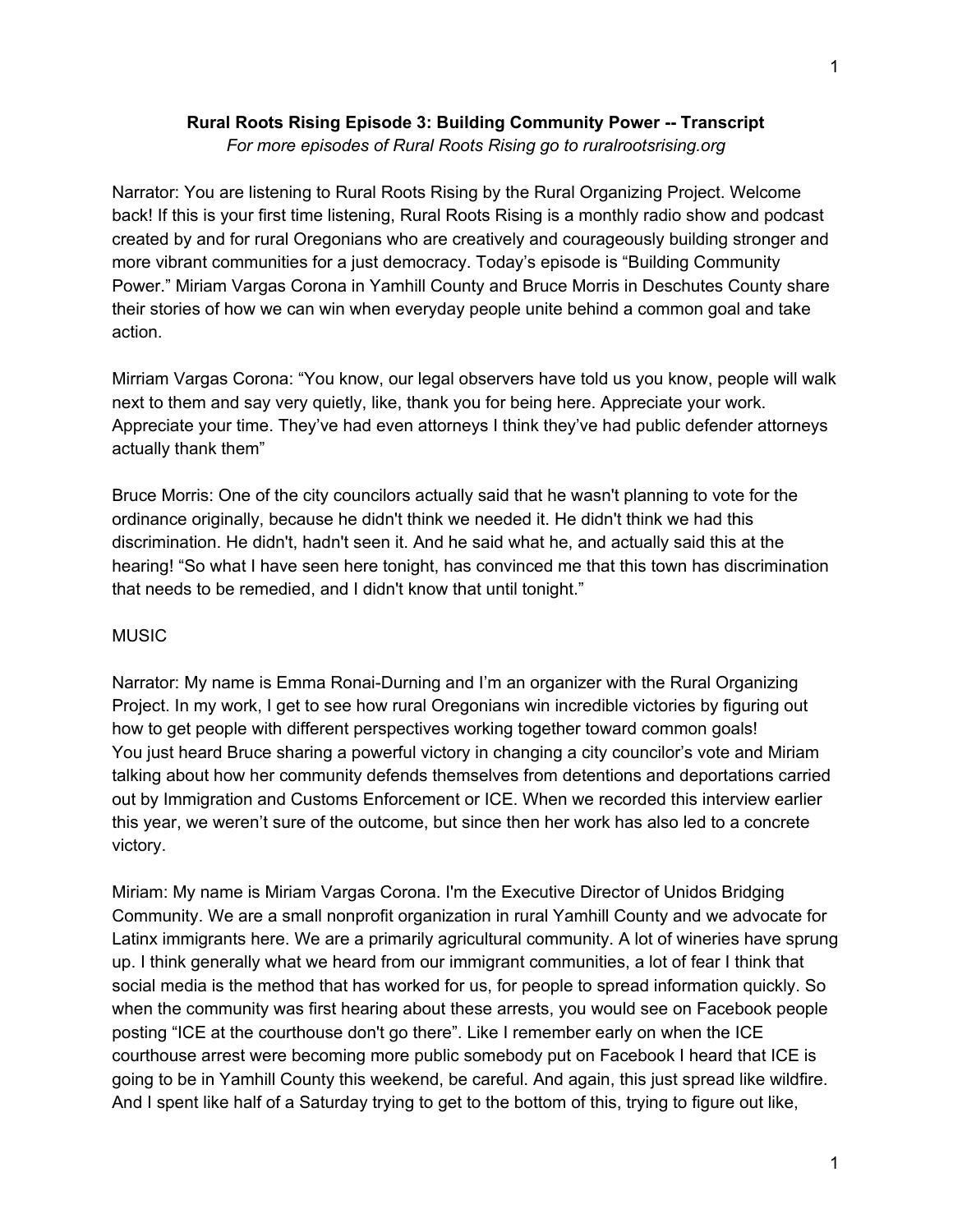Where did you get your info? How did you hear about this? So it's at the at the same time, it's scary and frightening for the community. But for those of us that are trying to build this infrastructure of support and defense, it can be really hard to equip the community with factual information and not spread the fear. Like, "Yes, when you come to your court house hearing, you are running the risk of getting arrested." But we also don't want to scare people from not coming. If you don't show up to your court hearing, then you're more likely going to get into more trouble with law enforcement and the criminal justice system because you didn't go to your court hearing. So it's it's hard sometimes trying to strike this balance of like setting up support defense structures for the community, but also not continuing to spread this fear and really like terrorism that's happening by ICE and the Trump administration. Like they're doing everything possible to scare our community and keep them in the shadows. So it's, it's hard. It's a hard balance that we have to always have.

Bruce: You're listening to 889 KPOV Bend, High Desert Community Radio. It's 9am time for The Point on KPOV. Hi, I'm Bruce Morris.

Narrator: I met with Bruce at KPOV, the community radio station in Bend where he works. Thanks to Bruce and feedback from listeners, KPOV's software is improving the sound quality of Rural Roots Rising. The radio station is housed in a brick building and inside the tables are covered in literature about their shows, posters for upcoming events plaster the walls, and multiple recording booths are soundproofed with pieces of foam and egg cartons brought in by volunteers. I sat down with Bruce to ask about his journey from being a corporate lawyer to organizing a community response when someone was attacked at a queer dance night in Bend.

Bruce: Yeah, then we moved out here. I lived in Texas for my first 37 years and we moved out here in 1998. Well, it's a lot bigger, in 20 years. So it's almost doubled in 20 years time, which is a, you know, kind of a really rapid rate of growth for a small city. I got started organizing, because I was I was very frustrated and very upset. You know, in the late 90s, and everybody said, everything was great. People were suffering. People just were, in large numbers. I had been a corporate lawyer for a long time. I got really, really fed up with that, and eventually quit doing that. I was complaining constantly around my house, I would just rant and rave and my daughter, one of my daughters finally just started screaming at me "Do something about it! Do something about it!"

And I got to be friends with some folks, one of whom became the programming director for the Human Dignity Coalition, which is a small human rights organization. It was one of the original Rural Organizing [roject groups. She, I also ranted and raved around her. And so she said, "I've just got this job. I want you to come to this volunteer meeting, and see if you want to get involved doing this work." So I showed up. There was some violence, there was actually one instance set up at a local bar where there were some gay men dancing and one of them was attacked and badly injured. So there was you know, everybody was nervous after that. That's when it's like, "Okay, wait, maybe we're not safe in this town. Maybe there's work that needs to be done."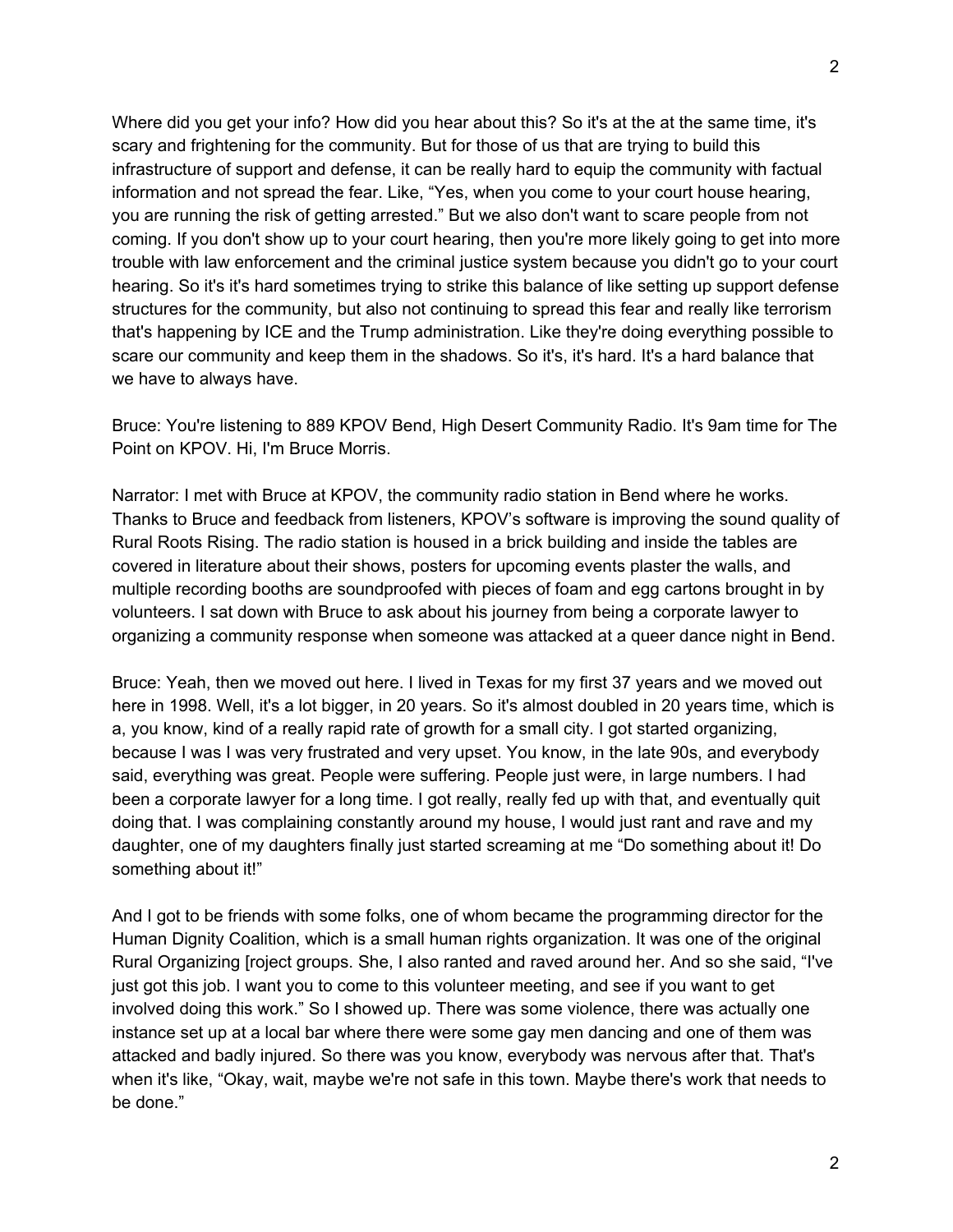3

Actually, in some ways, the rallying around after that event after that attack, that actually helped to coalesce a group to move towards the ordinance. So again, that's how we pulled together this coalition of all these different groups that just wasn't happening other places. We had a very, watched the first the original "Not In Our Town" movie had it at this nightclub. It was very well attended, standing room only. And then people wanted to do more like let's do something else. Let's move, let's keep moving forward. So the coalition there was born with HDC and some other groups to move forward towards this Equal Rights Ordinance. And then that happened over the course of about the next 18 months.

## MUSIC

Narrator: For listeners who haven't heard about "Not in Our Town", "Not In Our Town" is a documentary from 1995 that highlights the story of everyday people in Billings, Montana organizing to build stronger community out of attacks on Black, Native, and Jewish communities and congregations. In the early 2000's, when Bruce was working on the Equal Rights Ordinance with Human Dignity Coalition or 'HDC', "Not In Our Town" was a film they used to bring the community together for discussion and move into action together. Let us know if you want a copy to screen in your town by emailing [office@rop.org](mailto:office@rop.org) and we can send you the DVD!

For both Bruce and Miriam, making change in their communities required building people power through making connections with other community members. For this next part, remember that back in the early 2000's, Bend had about 35,000 people, and the development that defines the city now, had just barely gotten started.

Bruce: So it was just, I mean, a lot of it was just, you know, small town. We all had to work together. You know, we're all working in this conservative town on these controversial progressive issues. It was it was a very controversial to try to get a an anti-discrimination ordinance protecting against discrimination based on sexual orientation and gender identity in this town at that time. People were nervous. We'd have rallies and we were nervous. You know, so it was it really was a it was, again, it was a very intentional process of reaching out to a wide variety of different groups, faith groups, business groups, labor unions, other social justice organizations, Chamber of Commerce,.

Yeah, there was intensive trainings of people who wanted to speak in, you know, even, to the point of role playing. But actually, you know, and actually selecting certain people as key speakers not that they will be the only people to speak but like, and yeah, and walking them through it and practicing. That's how it works right? Yeah, it was. Yeah, it was really intense preparation. But that's how it that's how it works, right? It looks spontaneous. You know, it looks like magic, but it there was a lot of work that went into it. It was kind of a work of art on our side, but to be honest, just to watch people that knew how to do it, right. That knew how to introduce themselves and talk about why they why it was important to them and And lay out their story and do it, you know. succinctly, and persuasively and not just sort of ranting and rambling, and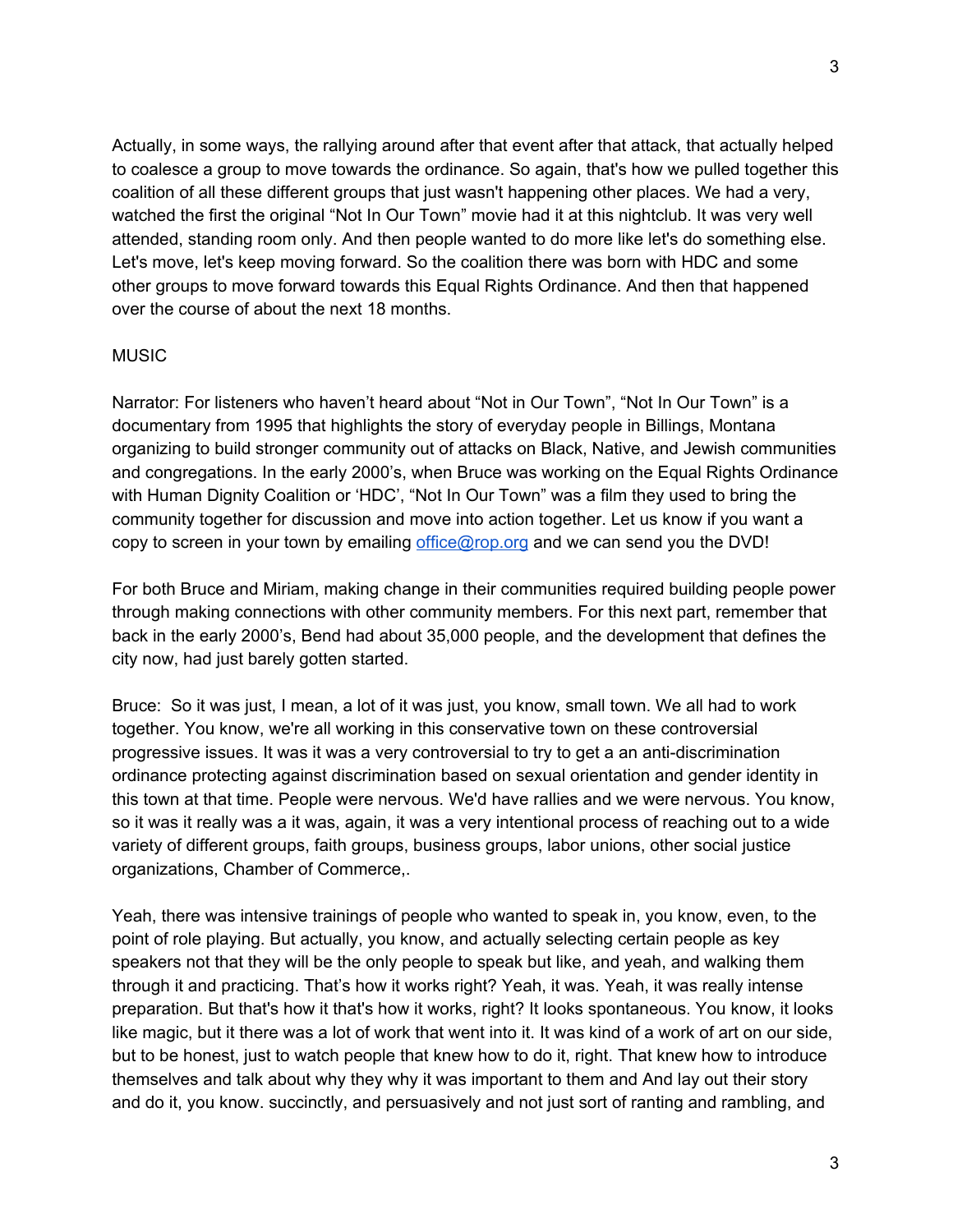impressing the city council! And one of the city councilors actually said that he wasn't planning to vote for the ordinance originally, because he didn't think we needed it. He didn't think we had this discrimination. He hadn't seen it. And he said what, and he actually said this at the hearing: "So what I have seen here tonight, has convinced me that this town has discrimination that needs to be remedied, and I didn't know that until tonight!"

So yeah, you're talking about building power. It's It's classic, right? It's the classic power building of laying, you just lay the bricks. Right? One at a time, reach out to these groups find out who you need, find out who has power, who has influence, who can you reach? Who can you reach who can reach that person?

#### MUSIC

Narrator: Let's return to Miriam in Yamhill County.

Miriam: So over the past year we, through community members, we have learned about more people in our families being arrested by ICE. But then we started to hear about more folks being arrested at the Yamhill County Courthouse. And like our building where the courthouse is, it's not just the court rooms like there's a floor where you go to pay your property taxes like if you have a traffic infraction, like you need to pay your speeding ticket. If you want to go attend to county commissioners meeting, you need to go in that building to take care of your business. So it's not just people that have a court hearing that are affected by this. And so through community partnerships that we've developed with other groups and organizations that do similar work like ours, we started to learn about what they're doing to defend their immigrant community members. And we put out an invitation to community supporters to say, 'Hey, we want to start this legal observer program here." And we got a lot of community response. I think now we've trained, we've had two trainings and we have a roster of like 45 people that have been trained. And so we have a superstar volunteer that every week, I asked her how much time she spends coordinating. She says anywhere from 4 to 12 hours a week. And then we create some shifts for volunteers to team up and be present at the courthouse, just being vigilant to see if ICE is there, trying to arrest somebody. And so I think

So our legal observers also play a big role in the bigger picture of keeping ICE accountable legally, in regards to constitutional rights. So when a legal observer is present during an interaction between an immigrant and the ICE agents, they're documenting with video, their phones, writing down what they saw, with the goal that we can create a database of how ICE is operating and how often they're in our communities, how they're behaving. So that, you know, in these public spaces, we can't prohibit them from coming without some sort of legal guidance or legal requirement. We can't just close the doors on them. So we need to have data to back up why this is necessary to have a courthouse rule prohibiting from making arrests. We need to have data backing up that they do violate people's constitutional rights. So part of the legal observer's role is to collect that data. So it's not just about being present there. They play a key

this community really put their support behind us and starting up this program.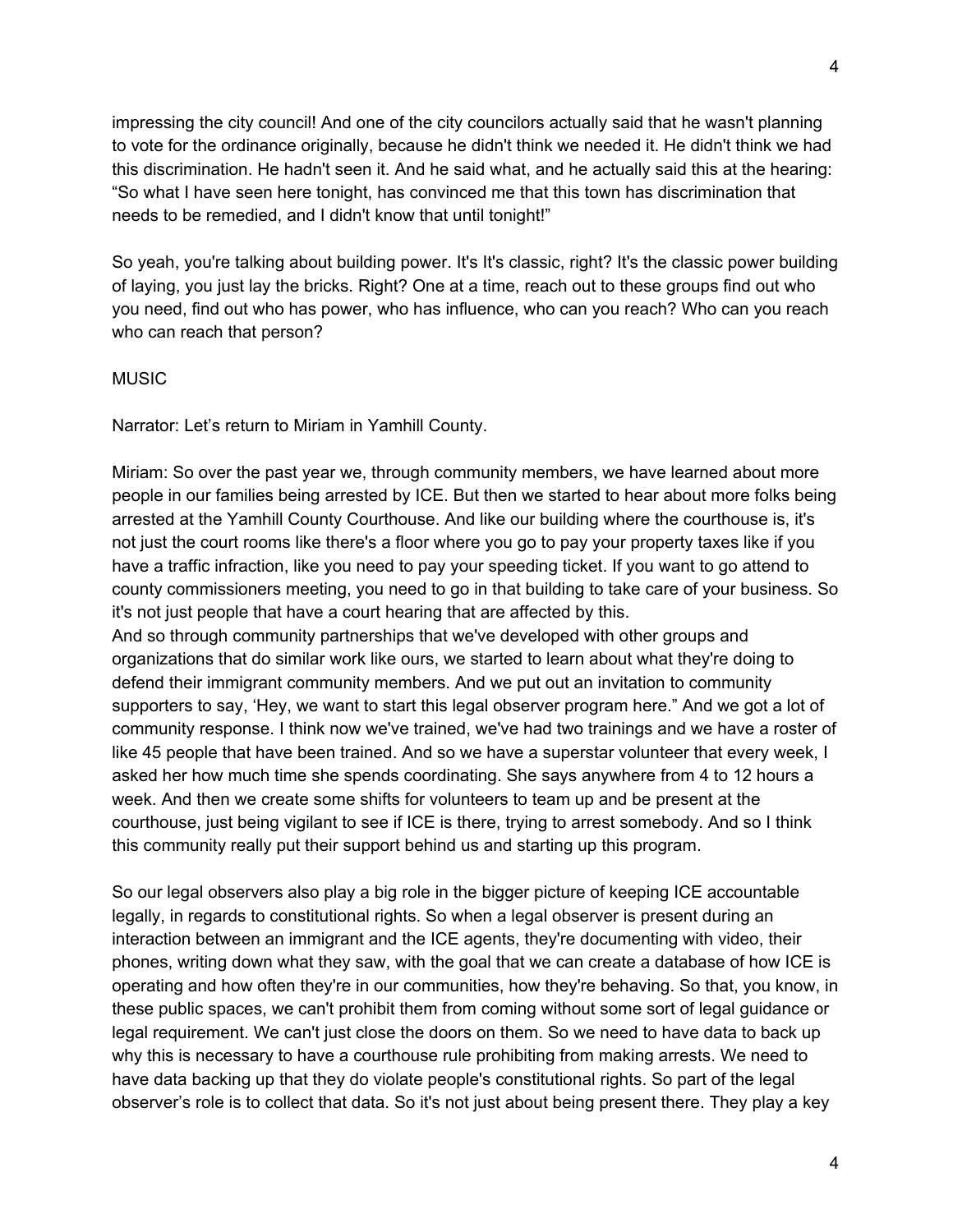role in this bigger picture. You know, this bigger movement that we're doing to to resist ICE and their presence in our communities.

And generally our volunteers are white, older retired folks, but we do have some others who don't fit those demographics, which has been really helpful because I mean, obviously, these shifts are during business hours. And so I think it's been a good way for people that are in a white ally role to really use their ability and availability to fill this important, needed role.

I wish that we could get to the point where they don't come, but they haven't stopped coming. ICE has not stopped coming. I think that's the ultimate goal that they know we're paying attention so that they don't feel like they have free rein to just come in here and do whatever they want. Yeah, I wish they could just not come.

## **MUSIC**

Miriam: You know, we've received good feedback and supportive comments from staff at the courthouse, they have a fine line that they need to walk between not being perceived as being obstruction to justice, according to ICE, and also being caring members of the community. I mean, most people, I think, live in this area. So they care about what happens. And, you know, our legal observers have told us you know, people will walk next to them and say very quietly, like, "Thank you for being here. Appreciate your work. Appreciate your time." They've had even attorneys I think they've had the public defender attorneys thank them. And so I think courthouse staff has been really helpful or not helpful, but appreciative of their role. Even you know, we've had a conversation with the circuit judges about, you know, this is an issue. We need to work together to figure out a way to stop ICE from coming. And you know, there's only so much that they could do within the legal bounds of their role. But I think generally they are concerned about how ICE's presence is stopping people from accessing the justice system. I think they understand that.

## **MUSIC**

Narrator: Since recording this interview, the courthouse rule Miriam just mentioned has passed! Thanks to a cohort of lawyers and pressure from groups throughout the ROP network and partner organizations, Oregon's Supreme Court Justice issued a ruling on November 14th, 2019 barring Immigration and Customs Enforcement, or ICE, from making warrantless arrests inside and outside of courthouses. Making space for courthouse workers, judges, retired community members, those with legal status and without to all play a role was a huge part of this victory.

After Bruce and the Human Dignity Coalition passed the Equal Rights Ordinance, they used their momentum to dream big about starting the Social Justice Center with groups they had built partnerships with across Deschutes County. The Social Justice Center has been the epicenter of community organizing in their area since it got started. It offers a public meeting room any social justice group can use, and has inexpensive offices for union representatives, immigration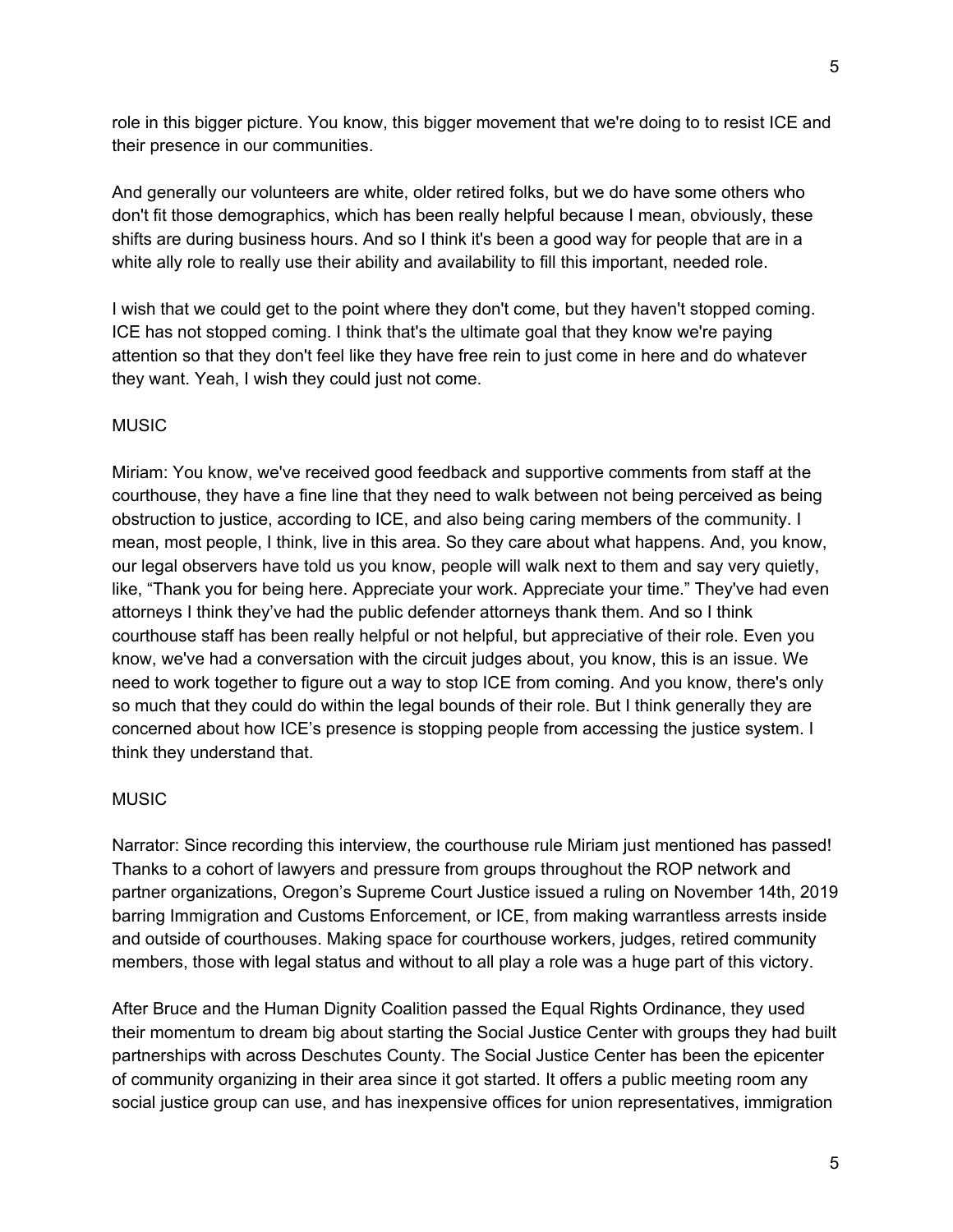attorneys, and others doing social justice work. In the past year, ROP has been creating a Community Organizing Center in downtown Cottage Grove, and we are taking many lessons from the Social Justice Center and other places like it.

Bruce: So the building, we first got the building in the fall of 2012. And then we really got cranking on the coalition building in the summer of 2013. It's almost hard to it's almost hard to describe how much it meant because of the because of the conservative history of this area. So to actually have a space dedicated to social justice was powerful. You know, it was something that brought tears to people's eyes that we actually had this space where we could do social justice work. And that's what that's what it was all about. We didn't have to go rent something from somebody, we didn't have to, you know, be careful what we said. You know, it was this was ours. This well, not ours! This was this was the movement for social justice's building and that's what it meant, I guess sort of in an emotional and mental and I guess you could even say spiritual sense.

What it meant practically again, was, it was a launching point, it was a place where people could come, it was a place where we could meet it was a place where groups that had no place to meet could meet. So the Social Justice Center was available again, it was free. There was a signup sheet, you just had to get in there and get signed up to have your meeting and you'd have your meeting and we'd figure out how to get people keys and get the door locked, all that kind of stuff. And, and then just the, you know, just the synchronicities that happen when people had just happened to be there. You know, when you're running into people and you're all working on the same kind of stuff, you eventually have conversations that lead to something else or somebody, you know, you find out somebody knows something or somebody has some expertise that you never knew about before. And those kinds of things happened because we had that physical space. So yeah, it was easy to work across issues because we were literally right there, you know, in the same building, and, and and all recognizing that moving forward together on our specific issues together was important and would make us all the more powerful.

## MUSIC

Bruce: I think probably the biggest thing I learned is that people will stretch. People will do the work, people will expand. People will do things that they didn't think they would do, when they're supported, when they have the resources, when they have the confidence, when they have people around them. I think I learned that. I and I really did and it almost sounds cliche, but we really are more powerful when we work together. When you know, when a city administrator comes and sits in a room and realizes there's representatives from several different groups representing several different constituencies, all united and on the same page, they pay attention. Right, that's a different room than everybody who then just a bunch of representatives from the same group or a bunch of people bickering. Right? That makes a difference. That's the Equal Rights Ordinance too, going back to that, you know, all these different groups working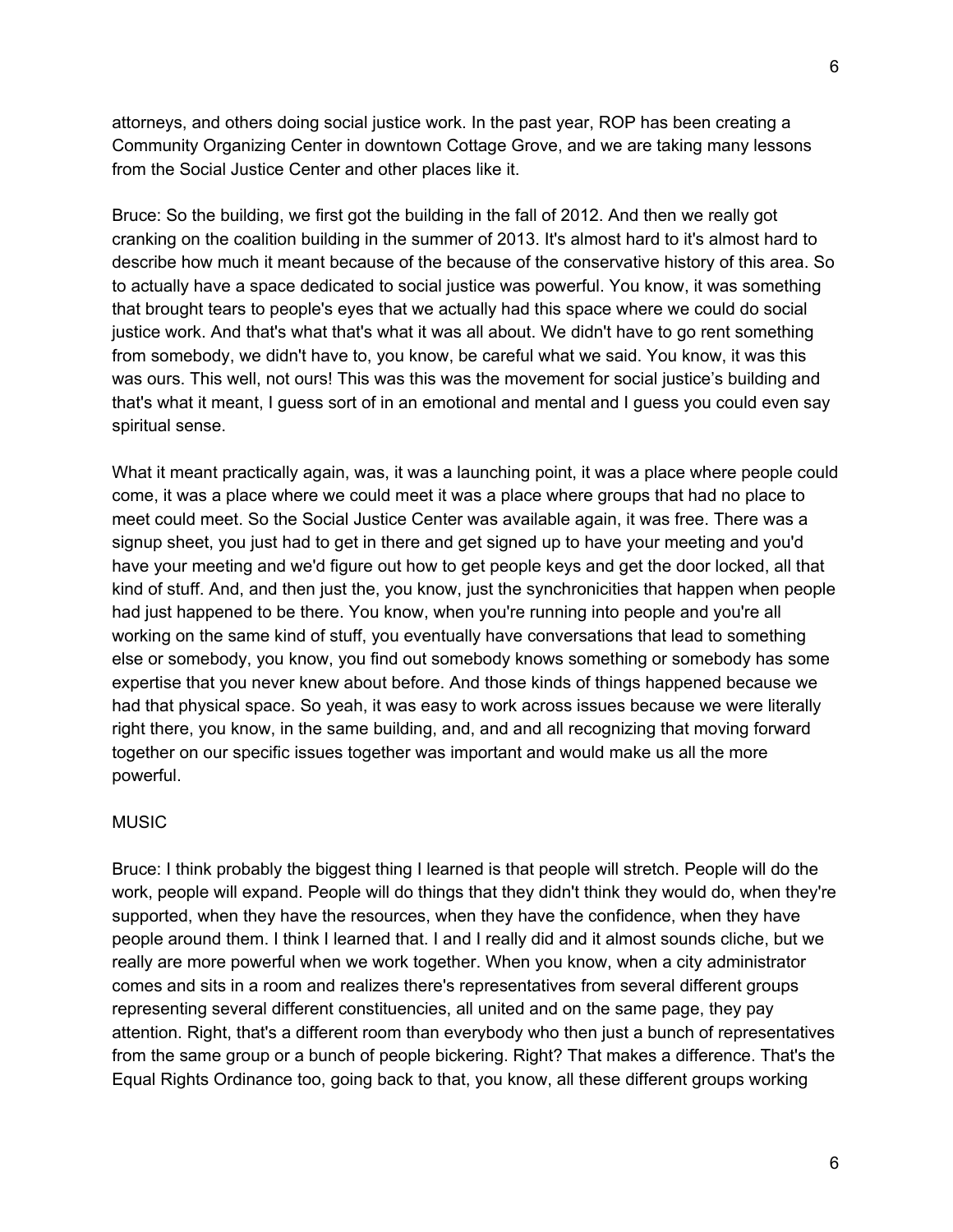together, if there's power in that there that there's not in anything else. But the bottom line is we are more powerful together. We just are!

## **MUSIC**

Narrator: Bruce shared with me that when the Equal Rights Ordinance passed, they didn't have time to celebrate because at that same moment a ballot initiative started threatening to ban same-sex marriage across the whole state. Similarly, the courthouse ruling hasn't stopped ICE from detaining community members across Oregon. We asked Miriam what she does to recognize victories when the work isn't over yet.

Miriam: I try to keep that in mind because it can, I mean, if you just get stuck in the emotions of this work, you're not going to like your job. And so I think, for me, I've really been more intentional about thinking of this work as building community power in defense of our immigrant community and not getting stuck in the like, crisis mode. Yes, there are these things that are harming our community. But it's also an opportunity for us to come together and build community power, build leadership skills. So I try to see it in that framework. And so what brings me joy is when people come together and really own their participation and feel empowered to lead the work. I would really like to get to a place where Unidos is an organization that facilitates the change. We bring the resources and the tools. And the people are the ones leading the work. The Latinx immigrants are leading the work. And so I think that gives me hope. And really, I feel joy, like when I see in our community, women are often the ones leading the change. And so to see, you know, powerful women, getting together coming up with brilliant ideas and making it happen like that brings me joy.

Narrator: You've been listening to Building Community Power, the third episode of Rural Roots Rising by the Rural Organizing Project: a monthly radio show and podcast created by and for rural Oregonians who are creatively and courageously building stronger and more vibrant communities for a just democracy. Do you have any comments, questions, or reactions to what you just heard? Tell us what you think at info@ruralrootsrising.org!

Learn more about the organizing stories you heard here at ruralrootsrising.org. Our website also has more information and resources about Unidos Bridging Community, the Equal Rights Ordinance, the Social Justice Center, KPOV, the court ruling banning ICE from detaining people in and around Oregon courthouses, and ROP's Community Organizing Center.

We featured music from The Road Sodas, The Wild Wood, and Wilhelmina Frankzerda.

Do you want to help us share powerful rural organizing from across rural Oregon? Send us your organizing stories, ask your local radio station to play this podcast, and donate to sustain this project at ruralrootsrising.org!